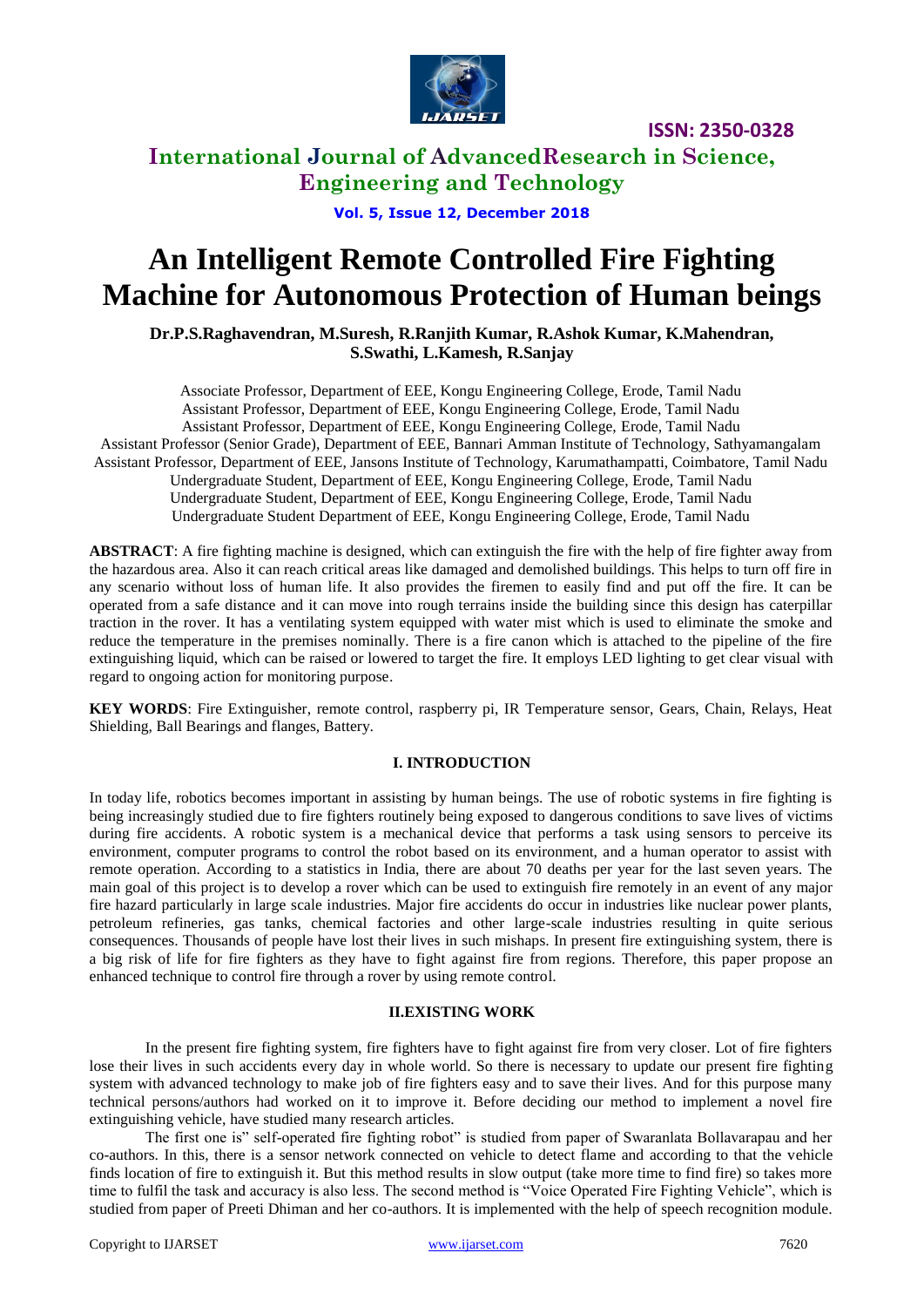

### **International Journal of AdvancedResearch in Science, Engineering and Technology**

#### **Vol. 5, Issue 12, December 2018**

But it is very sensitive to surrounding noise. This may result in error. Sometimes the system doesn't follow the commands from operator due to noise or error.

#### **III. SIGNIFICANCE OF THE SYSTEM**

To save guard the fire fighters from dangerous accidents. Safe and efficient operation is ensured. The Presence of fire fighter in the accident prone area is not necessary. Various classes of fires can be extinguished easily. Variety of operation can be performed such as blowing the smoke out, extinguishing the fire, creating a high humid environment i.e. by spraying tiny water droplets in the air surrounding the region.

#### **IV. LITERATURE SURVEY**

Kena Pateland BhavnaK.Pancholi designed a Extinguishing Robotic Vehicle Controlled by Android Application. Major fire accidents do occur in industries like nuclear power plants, petroleum refineries, gas tanks, chemical factories and other large-scale industries resulting in quite serious consequences. Thousands of people have lost their lives in such mishaps. Their project is designed to develop a fire fighting robotic vehicle controlled using android application for remote operation. The robotic vehicle is loaded with water tanker and a pump which is controlled over wireless communication to sprinkle water to extinguish fire. An AVR ATMega-32 microcontroller is used for the desired operation. Remote operation is achieved by any smart-phone/Tablet etc., with Android OS, upon a GUI (Graphical User Interface) based touch screen operation. The application is designed using Android studio in XML and functioning is defined in JAVA. The android device transmitter acts as a remote control that has the advantage of adequate range, while the receiver have Bluetooth device interfaced to the microcontroller to drive output devices to fulfil defined work. The developed system decreases risk factor involved in job of fire fighting and in the experimentation process they have achieved a success rate of approximately 96%.The future challenges involve improving the efficiency of various modules and eliminating the various shortfalls. Wireless camera can be used to visualize fire. To extinguish fire, CO2 gas cylinders can be used in future. Evgenit Krasnov and Dmitry Bagaev they developed a paper on Conceptual Analysis of Fire Fighting Robots Control Systems Subject to the purpose, the main task for the fire fighting robot can be one of the following for the home fire fighting – robot must make its own way to the source of the fire in the most short time and to extinguish a fire. The field of action is constrained with current floor of house, no interflow shifts are to meant and all doors at the floor are opened for the industrial fire fighting – the main principles are as above, except one thing: the fire fighting compound must be safe not to cause a new accident. In addition, robot have to operate at longer distances for forest fire fighting –robot must make its own way to the source of fire in the woodland, knowing only the coordinates of the fire and to extinguish the it.

#### **V.PROPOSED ASSISTIVE SYSTEM**

As fire fighting from very close to fire is very risky task, the advanced system assists fire fighter/operator to work remotely to extinguish fire. By using advanced robotic vehicle, risk factor in fire fighting job decreases to great extent. The proposed system assists fire fighter/operator at remote place (away from fire) with the help of wireless remote.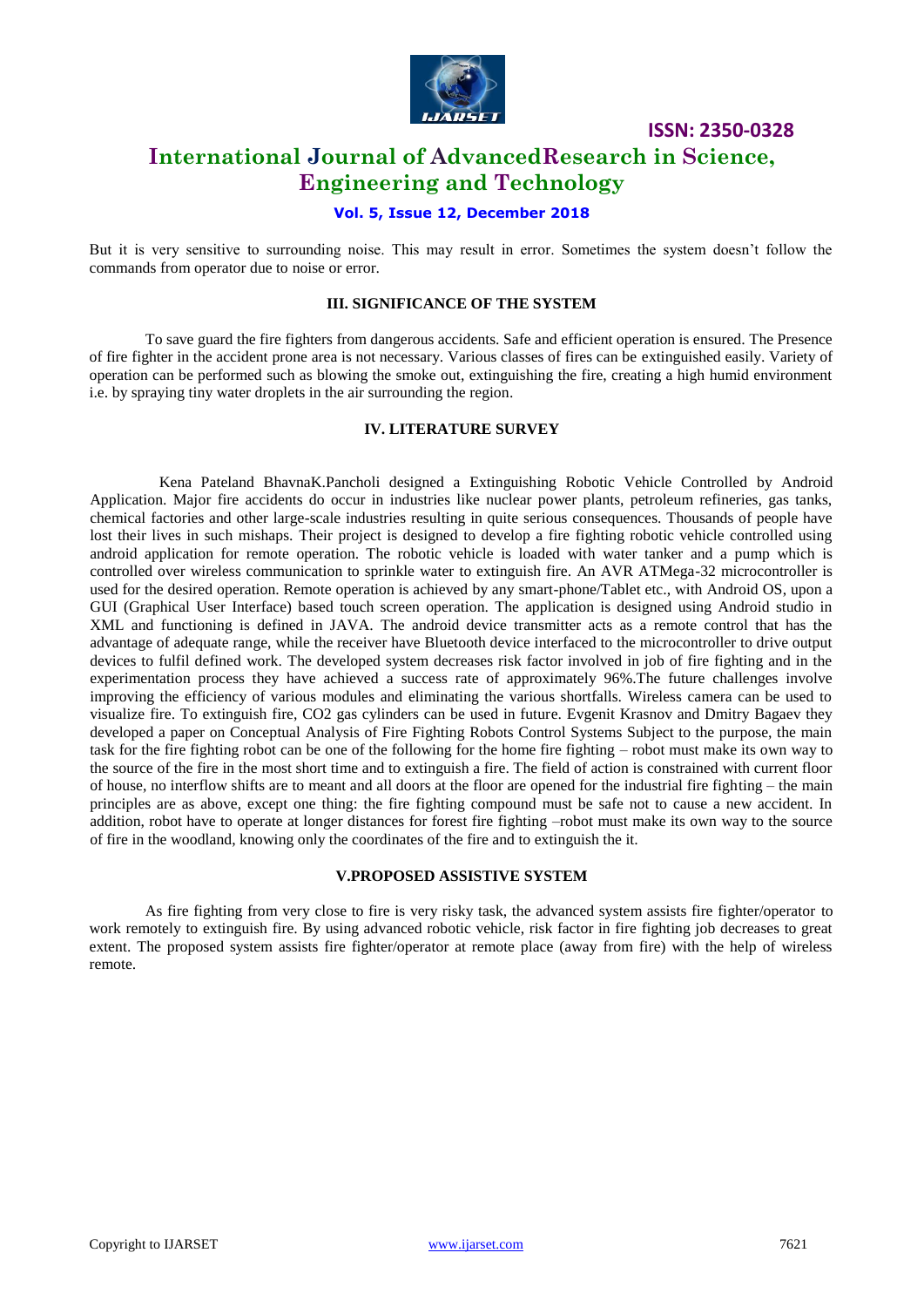

# **International Journal of AdvancedResearch in Science, Engineering and Technology**

**Vol. 5, Issue 12, December 2018**



Fig.1. Block Diagram of the proposed system

This shows the block representation of proposed system. It has mainly two modules 1) Navigation module, 2) Extinguishing module. Navigation module (transmitter) is used to navigate robotic vehicle or extinguishing module. Navigation module consists of remote control application. Extinguishing module is a whole fire fighting robotic vehicle (receiver). It has a water sprayer to extinguish fire. It is controlled by received signals from navigation module. Next part of fire extinguishing module is flame detection. This detects flame with respect to temperature which is nearer to the vehicle. Also the feature of control unit is used to control the whole vehicle by using raspberry pi microcontroller. From the above both we can visualize the scenario surrounding the vehicle by using camera. The system functional block diagram is shown in the figure below.



#### Fig.2. Functional Block Diagram

The below circuit diagram is for the traction system, which is stimulated. Electronic switching system is employed for better performance and response to control different directions of motor operation. It be efficient and also uses PWM speed control technique.BC547 transistor is used to protect the microcontroller circuit from high voltage consumed by the MOSFETs. In the simulation instead of the microcontroller we have introduced the switches to perform the operation of the circuit. Thus the traction control part is completed apart from the programming. The android application Bluetooth is used for developing the control of the rover. To improve the speed control MOSFET drivers can be used to precise control of the speed of the rover.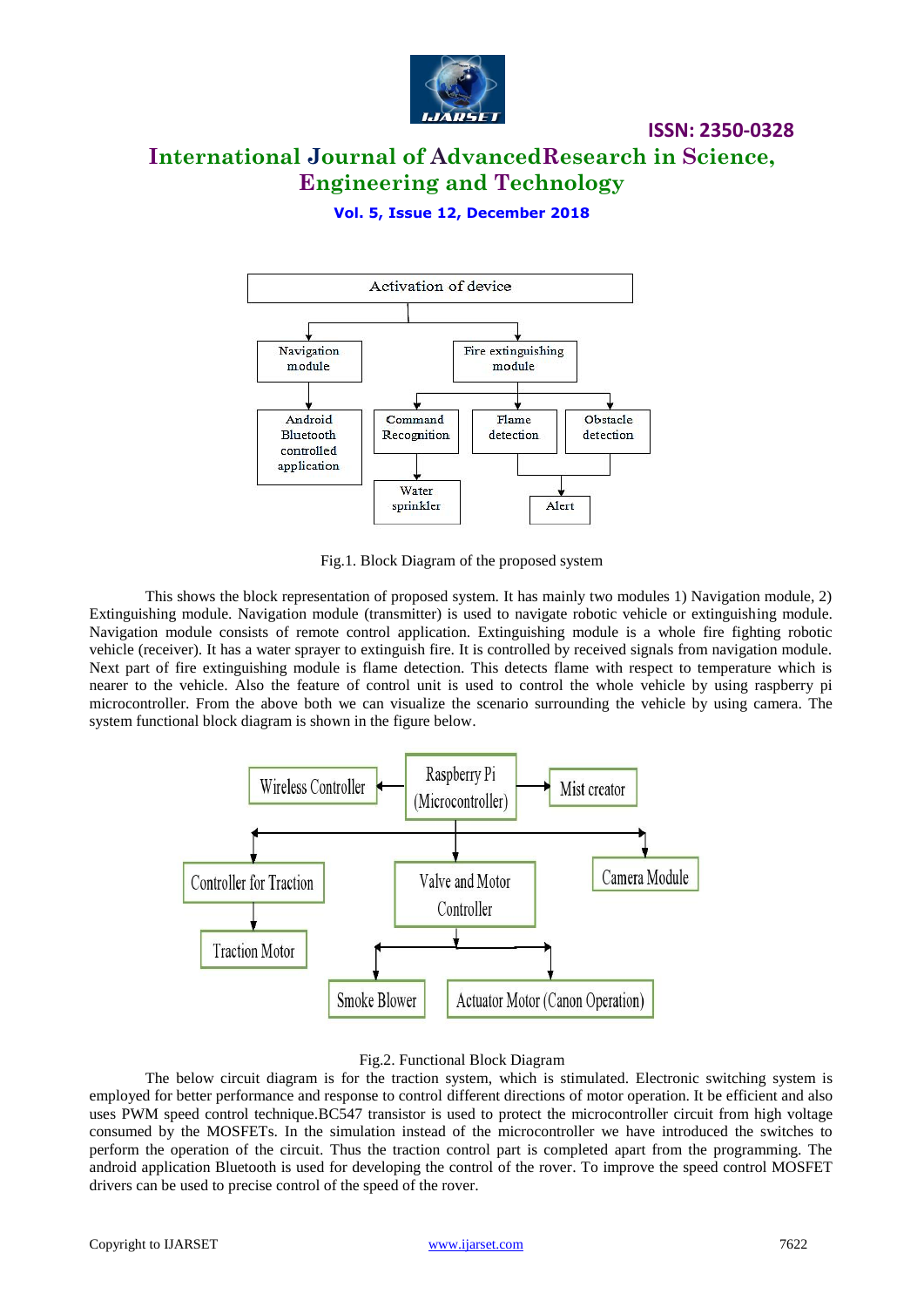

# **International Journal of AdvancedResearch in Science, Engineering and Technology**

**Vol. 5, Issue 12, December 2018**



Fig.3. Smoke Extractor Design structure



Fig.4. Simulation model of the proposed traction system

#### **V. ACTIVATION OF WORK**

#### **A. WIRELESS CONTROL APPLICATION:**

An application which controls the rover traction system, nozzle and the blowers is created. It provides a user friendly layer to interact the user to control the rover efficiently. To reduce the cost, the design is also employed with the Bluetooth to transmit and receive data. The transmitted data is received and processed by the microcontroller. The appropriate values are given to control the rover.

#### **B. SMOKE EXTRACTOR:**

It is used to extract the smoke from the building and the visibility is improved and the fire can be visually found. It is controlled by the remote signal given to the microcontroller. By removing the smoke from the area may increase the air circulation and prevent suffocation.

#### **C. CONTROL UNIT:**

Raspberry pi  $3$  b+ is used to control the received and processed message from the remote serial data communication. It also transmits the visual feed of the rover to the user.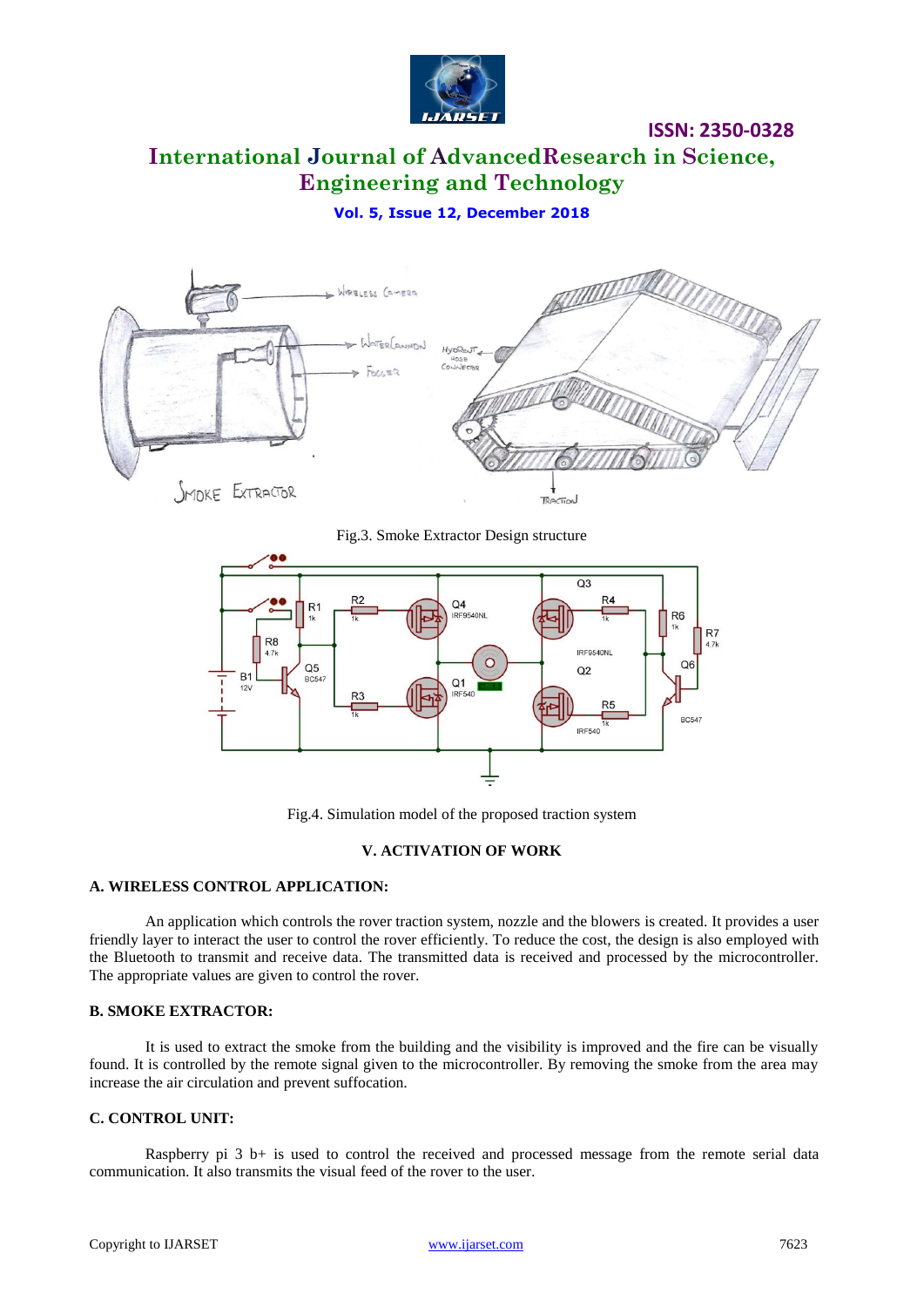

# **ISSN: 2350-0328 International Journal of AdvancedResearch in Science, Engineering and Technology**

#### **Vol. 5, Issue 12, December 2018**

#### **D. ACTUATOR CONTROL:**

The actuator can be moved up or down respective to the user convenience. This contains the mist creator and the solution canon. The valves are used to switch between the canon and the mist creator. This receives the signal from the microcontroller.

#### **E. REMOTE APPLICATION:**

| Power<br>്യ<br>Speed |                             | Monitor          |                        |                                 |
|----------------------|-----------------------------|------------------|------------------------|---------------------------------|
| Traction             | <b>Blower</b>               | Actuator         | valve 1                | OFF                             |
|                      | <b>FWD</b><br>$\rightarrow$ | $\uparrow$<br>Up | Value 2<br><b>HIGH</b> | <b>Water Flow</b><br>$\uparrow$ |
|                      | <b>RWD</b><br>$\leftarrow$  | Down             | LOW                    | $\downarrow$                    |

Fig.5. Rover X model for autonomous control

The above screen shot shows the user friendly application to control the rover. The Traction control is given with four way button, blower is capable of operating in both forward and reverse direction. The actuator can be moved up and down, the water flow can be increased or decrease by the valve 2. The valve 1 regulates the solution through mist creator.

#### **VI. EXPERIMENTAL TEST RESULTS**

It is implemented in the places where there is dangerous fire accidents occur and to extinguish fire eventually without any loss of life of the brave fire fighters. By remotely controlling the rover it can also reach the place where human cannot reach.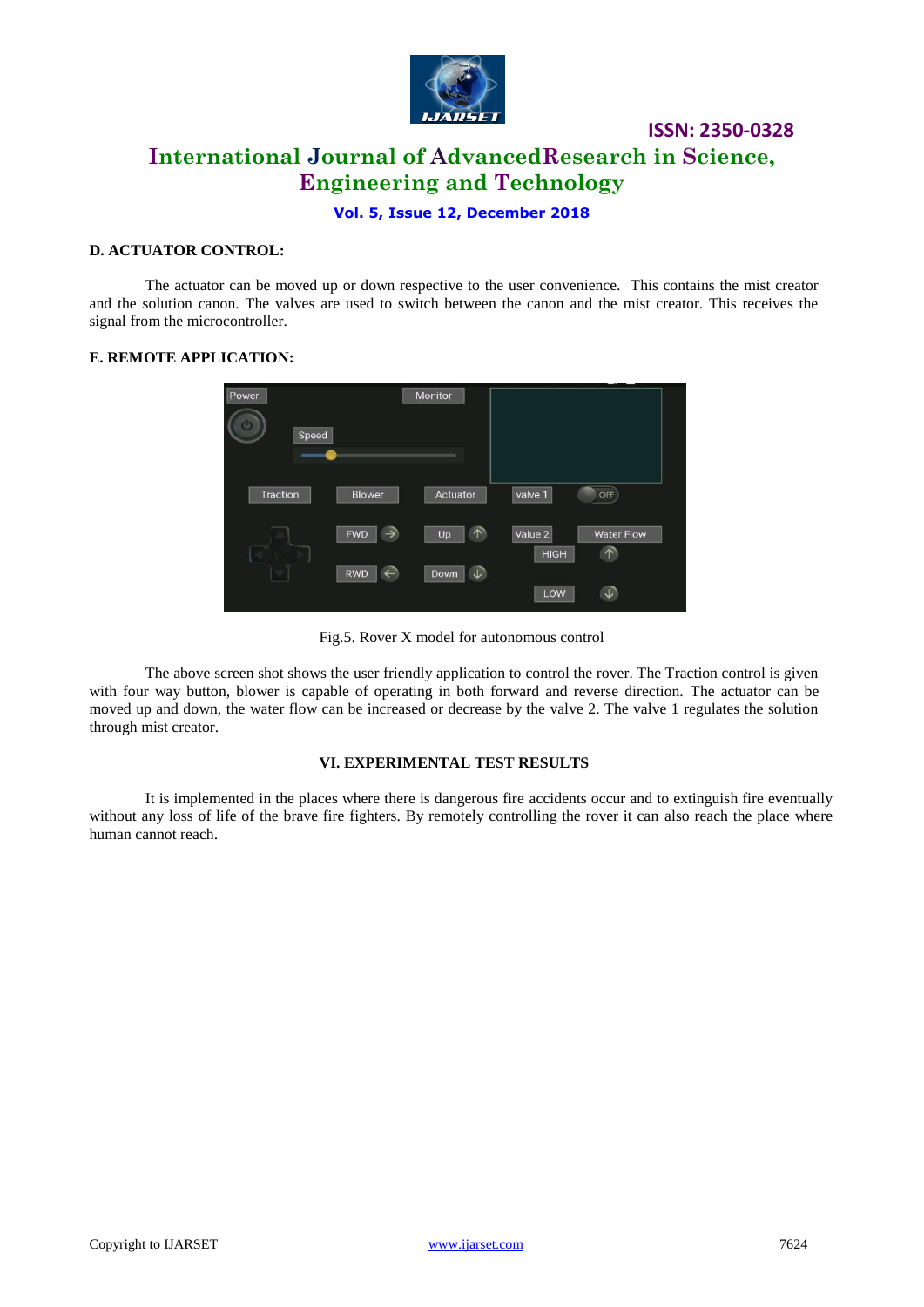

# **International Journal of AdvancedResearch in Science, Engineering and Technology**

**Vol. 5, Issue 12, December 2018**



Fig.6. Prototype Model of Rover X model for autonomous control

It has a blower to suck off the smoke produced due the accumulating fire in the area. The mist creator is employed to create a highly moist atmosphere to limit the fire. There is a water cannon to spray the fire extinguishing solution, it uses the caterpillar traction to reach out the place of fire even though the floors are uneven. The design is weightless and there are shielding to prevent heat from messing with the internal circuit and the electronic devices in it. The frame is designed to with stand the weight of the components used in it. The structure is completely designed and fabricated to enhance the structural integrity and to with stand heat. The sprocket is guided with the plate and also with inner adjustable wheel which assist in bear the weight of the rover. The sprocket shaft is attached to a sprocket and to a motor which runs at 2650 rpm (base speed).In which the reduction ratio is 1:4 to increase the torque to move the machine without any struggle. The sides are covered such that there will be no interference of external obstacles inside the traction mechanical system. Behind the water canon there is a motorized valve and solenoid valves to regulate water through the canon and the mist creator and to switch between them.

#### **VII. CONCLUSION AND FUTURE WORK**

Thus the fire fighting rover will help the fire fighters to save their lives without any risk. It is very helpful tool to exhaust the fire from the safe distance. It also employs the very interactive user interface and provide the precise movement and control of the rover. Expanding the model to fully automatic mechanism and also the whole arrangement can be made as easy reassembling in any other places. Also, the cost of power supply unit can be reduced by using solar power and also it becomes more users friendly.